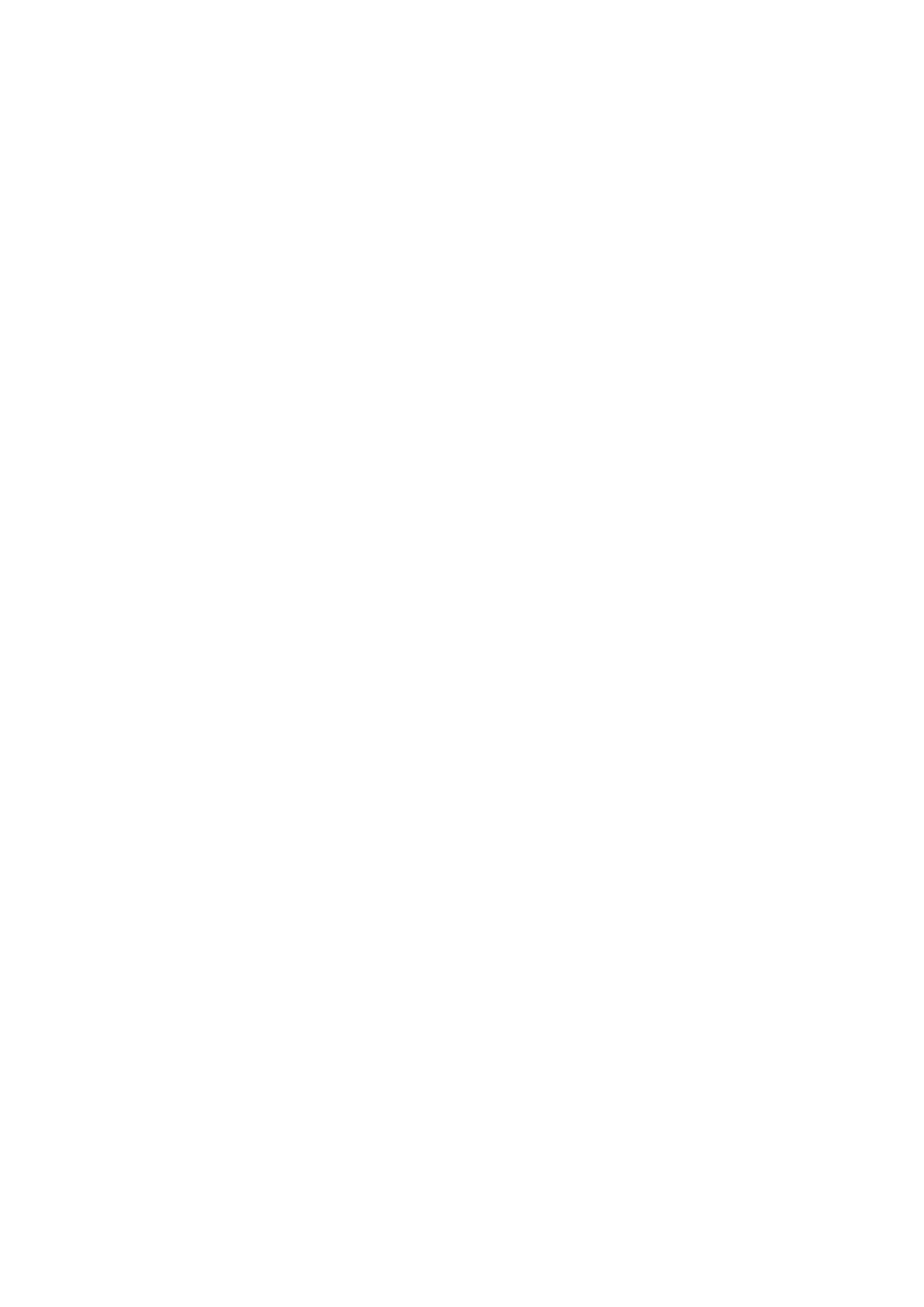#### 4.2 METAHUMAN AND OTHER INDUSTRIES

Metahuman systems will change many facets of how we think about organizations and work. They will push information systems research in new directions that may involve revising the field's research goals, methods, and theorizing [9]. With Metaverse, many companies have started to explain their Metaverse strategies. Companies can open virtual offices in Metaverse, publish company advertisements, and hold their meetings virtually. Some companies have begun to announce their future projects. One of them belongs to the company Niantic. Niantic announced in November 2021 that they had developed a planet-scale AR engine called the "Lightship" [10].

With metahumans, we will be found in many virtual environments realistically. We will be able to visit virtual cities. We will attend events such as theatre, concerts, and sports and meet our friends. It is thought that metahumans will contribute the most to the business world. Because we will be able to attend our meetings with our own Metahuman, we will interact in this way with our digital copy, transferring our gestures in real-time. With too many such features, Metahumans are effectively coming to the fore in the business world.

## 4.3 METAHUMAN AI

Today, high-tech artificial intelligence causes innovations and developments in many areas of our lives. Artificial intelligence has made significant progress in health, medicine, military, space, informatics, communication, industry, and similar fields [11]. Artificial intelligence is a field where the most severe and intensive studies are carried out globally [12].

Metahumans ushered in a new AI era in the 2020s. There have been countless opportunities with artificial intelligence models, but it has

brought up the issue of controlling artificial intelligence, which has been talked about for a long time. It is not yet predictable to what level the artificial intelligence technology of metahumans will advance in the future. Still, these artificial intelligence models will significantly impact our future lives and change our lives [13].

## **5 Omniverse: Another Virtual Universe**

 Omniverse is a metaverse populated by Industrial Digital Twins, autonomous (virtual) robots allowing a company to create in the virtual space with all the constraints and details of the physical space [14]. Omniverse was developed for industry operations. It is used in the business world. It appears effectively in subjects such as entering the business field, understanding the process, and designing services. It is a platform created for people who want to collaborate virtually. It is a working environment created by physically simulating real-time. As shown in Fig. 4, we will attend meetings with our very realistic digital people with Omniverse avatars. This avatar, which has many features, can simultaneously speak in different languages [15].



Fig. 4 Omniverse Avatar [16].

# **6 Blockchain: Large Network That Cannot Be Changed**

 Blockchain technology enables functions in networks to be performed in a decentralized manner and at lower costs. Blockchain is a database system made up of interconnected blocks. Any information involving a transaction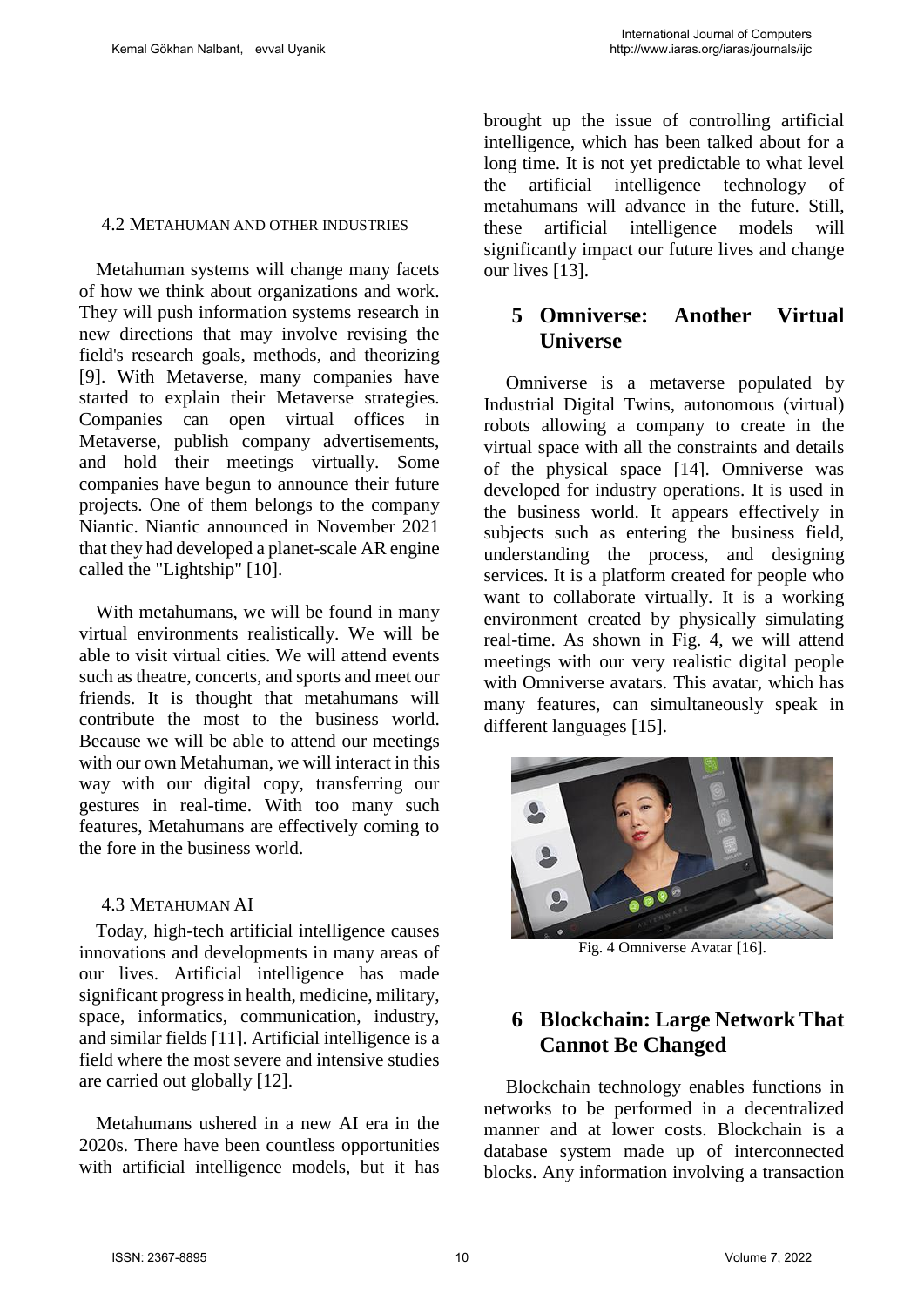can be processed into this database. New transactions are added to the previous block, and a new block is created. These blocks are linked chronologically. In this way, the new incoming block also increases the security of the records by verifying the information in the previous blocks. Everyone in these blocks is encrypted and therefore has a distributed structure. Thus, this change becomes almost impossible as changing historical records in this network requires modifying other users' records. The larger the network, the more individual records it has, and the more secure it becomes. This eliminates the verification and auditing costs mentioned above and provides an accountable and reliable structure.

 To put it more simply, let's think of the blocks in the blockchain as ledgers. Have a copy of these notebooks distributed to everyone on the network. Each new transaction is recorded in these books simultaneously, so the records of the transactions are kept in many places, not in one or a few places. Since there is only one record in a central structure, it is a severe cost to ensure the security of these records. However, since it is impossible to change all records in the decentralized blockchain structure, a more secure system is created [17]. The representation of the blocks is shown in Fig. 5.



Fig. 5 Representation of blocks [18].

# **7 NFT: Unique Identifier**

 NFT, which can also be expressed as a type of crypto money, can represent a valuable asset, unlike other crypto money types, apart from classical definitions. For example, goods that exist in the digital environment and belong to a person can be classified as NFT. In this sense, NFTs view value as a commodity or product rather than a cryptocurrency. One of the main reasons for their similarity with cryptocurrencies is that NFTs are tied to a blockchain-based structure like Bitcoin or Ethereum. NFTs are items that are mostly considered collectibles. For example, playing cards, which were very popular in the past, can be seen as NFTs in the digital environment. Another difference between NFT from cryptocurrencies is that it has a digital signature that cannot be copied; it is a unique work of art. It stands for 'originality' in the digital world [19].

With Metaverse, an exhibition can be created where these works can be put up for sale, and NFTs, digital artifacts, can be purchased from this exhibition in which digital twins participate. Fig. 6 shows a collage by digital artist Beeple called Everydays: The First 5000 Days.



Fig. 6 Everydays: The First 5000 Days [20].

# **8 Web 3.0: Decentralized Web**

The Internet first started with the Web 1.0 revolution, and Web 1.0 was a process that lasted from 1990 to 2005 when 90% of users were just consumers. The Internet, which started its development with Web 1.0, then continued with Web 2.0. It is the point where Internet users come to a position where they can cut off unilateral communication and change the content with Web 2.0. [21]. Web 2.0 is a process that includes today's users, where users are interactive, and this interaction is realized through platforms, where users can be both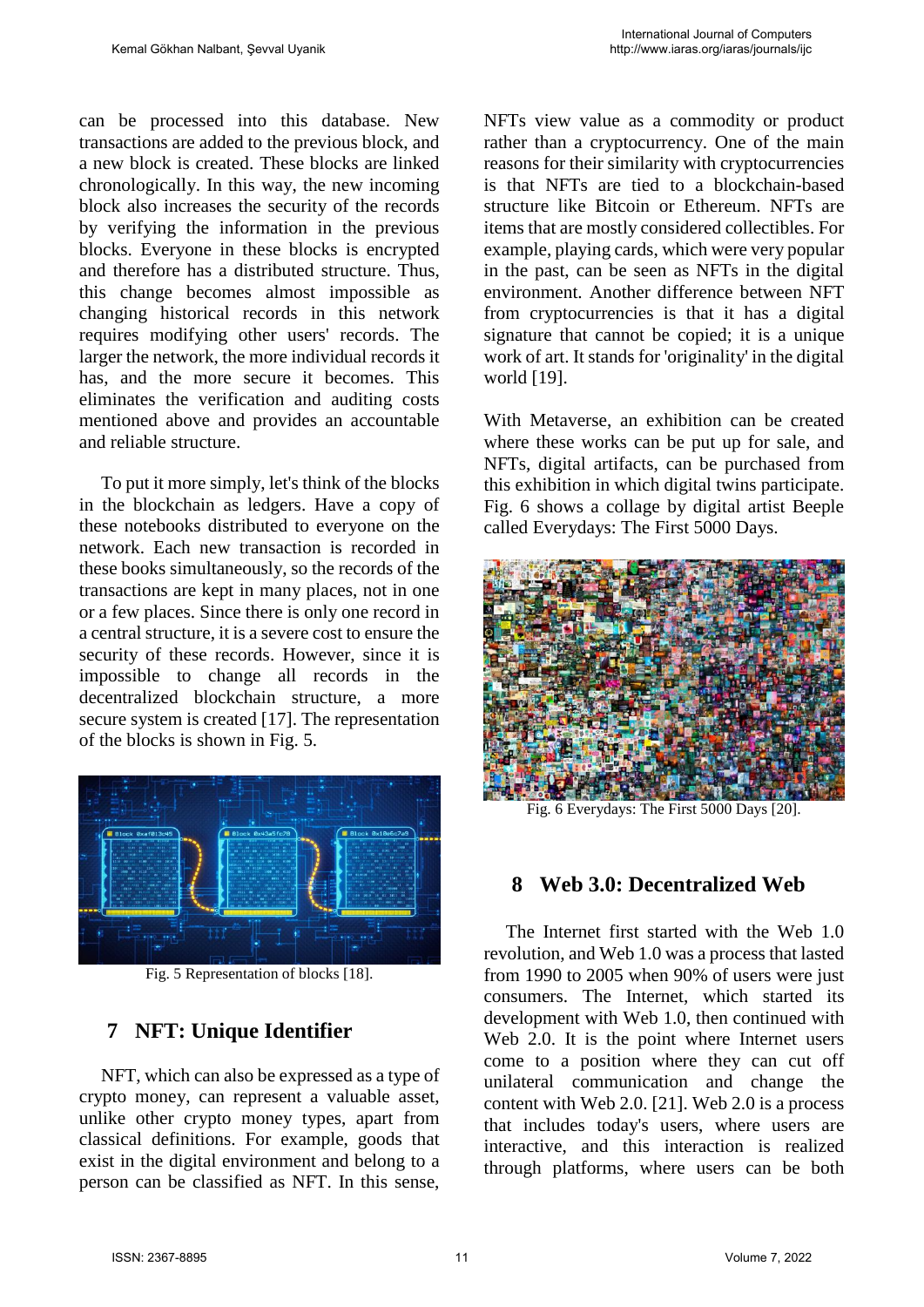consumers and producers. With the developing technology and emerging new requirements, the idea of making websites understandable and using them by machines has emerged [22].

 Therefore, Web 3.0 is an approach that enables information to be defined and interpreted not only by humans but also by computers through artificial intelligence. Artificial intelligence is one of the most intense and intensive studies globally [12]. With artificial intelligence and technology development, it has become much easier and faster to reach the desired information by pressing just a few keys [11]. However, it is not enough to apply artificial intelligence to facilitate users' work and provide a high-performance experience [1].

Web 3.0 is a decentralized system, and means agents cannot control the data user. According to some, Web 3.0 is an application that has become smarter and faster with the introduction of artificial intelligence, and according to others, it is an application that allows processes to be managed automatically by the computer. The most crucial point here is that meta-data can be created to manage all data so that computers can make even complex queries and reach the desired correct information. Web 3.0 is a new process that we haven't fully transitioned to yet. For this reason, studies on Web 3.0 and new technologies related to Web 3.0 are critical.

 In Web 2.0, applications are referred to as apps. In Web 3.0, applications are called dapp, that is, decentralized application. With these dapps, wallet logic is used instead of applications to browse the internet. In other words, only the content producer will be paid for the content produced, and no other platform or person will be able to profit from these applications.

 Metaverse and Web 3.0 are highly related entities. Web 3.0 creates an infrastructure for the Metaverse. VR devices are used both for the Metaverse and can accelerate the transition to Web 3.0. In this process, some of the important methods are that the system is open source, the infrastructure is reliable and the communication is verifiable. Both institutions are important as the future of the internet world.

Fig. 7 shows the future of search. Web 4.0 is a concept that is still developing and there is no consensus on how it should be defined. Machines that can move in parallel with the human brain will create stronger interfaces and work to give the best results. To explain briefly, machines that can read and understand the content on the internet will enable us to achieve the highest quality results with the highest performance.



## **9 Conclusion**

As a result, many technologies that directly affect our present and shape our future have been examined in this study. It seems clear that these technologies will be the basis of the significant changes that await us in the future. It is seen that many assets such as virtual universes, virtual digital twins, virtual values are essential, and other assets in today's world will gradually become virtual and step into a virtual universe. At this point, technologies such as Metahuman, Digital Twin, Omniverse, Blockchain, NFT, Web 3.0, Artificial Intelligence, Augmented Reality, and Virtual Reality will always be important. In addition, it is seen that we will encounter many different and new technologies in the future. While adapting to change provides an advantage in this process, it is not known exactly what disadvantages these technologies will have in the future. It is very important to adapt to these technologies in any way. The future is developing in this direction.